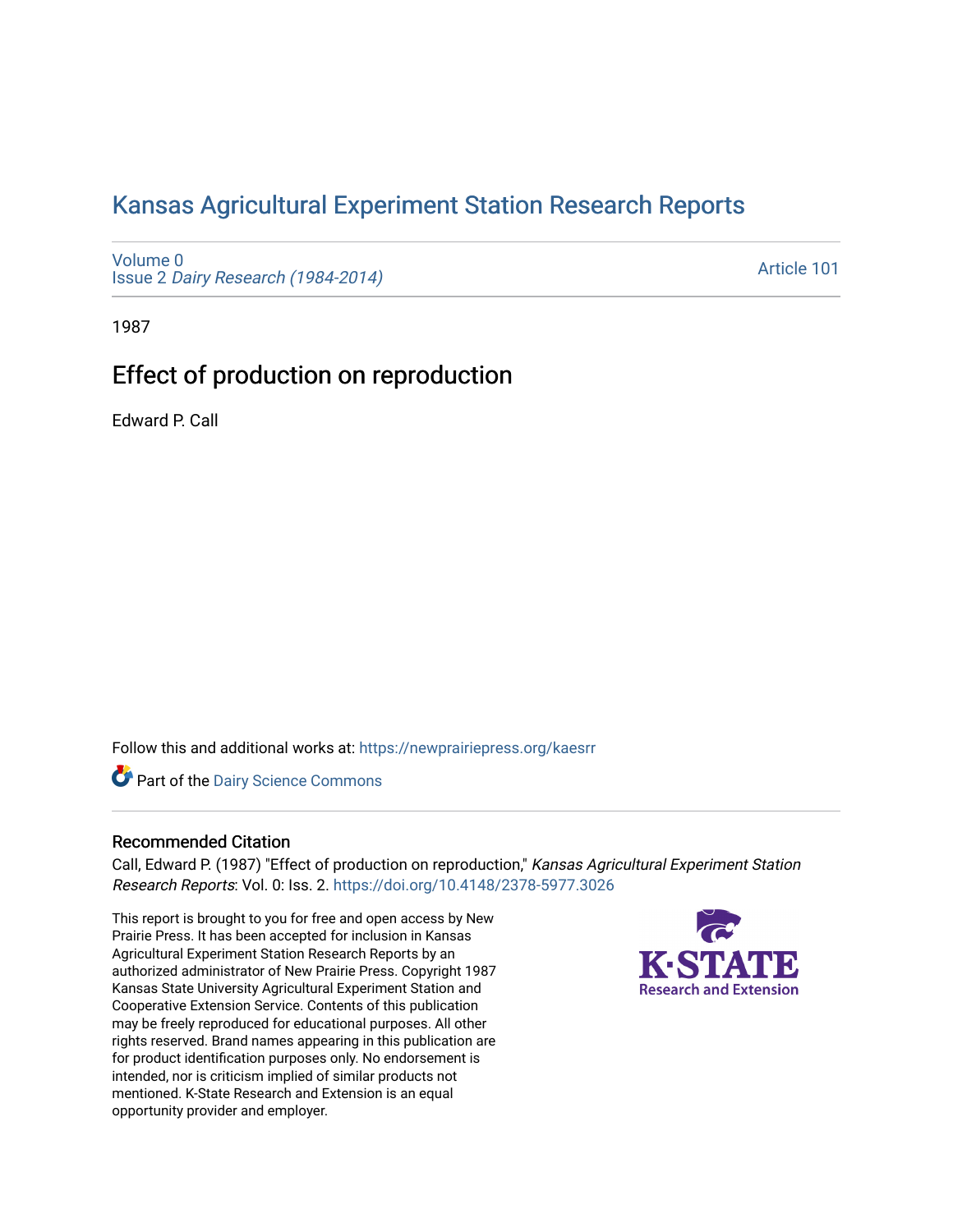## Effect of production on reproduction

## Abstract

The genetic antagonsim that exists between production and reproduction is overcome by sound management practices. Kansas Holstein herds were ranked by quartile and analyzed by comparing various reproductive traits. Higher producing herds suffered less reproductive loss based upon the factors considered. The most significant differences concerned the average days dry, average days open on cows not yet serviced, percent of cows open more than 120 days since fresh, and average age at first calving. An adequate record system will identify potential reproductive problems, and a sound Preventive Herd Health Program (PHHP) will minimize actual losses from disease and cows not yet bred. All herds, regardless of production level, would benefit by calving heifers at 24 mo.; Dairy Day, 1987, Kansas State University, Manhattan, KS, 1987;

## Keywords

Kansas Agricultural Experiment Station contribution; no. 88-114-S; Report of progress (Kansas Agricultural Experiment Station); 527; Dairy; Production; Reproduction

## Creative Commons License



This work is licensed under a [Creative Commons Attribution 4.0 License](https://creativecommons.org/licenses/by/4.0/).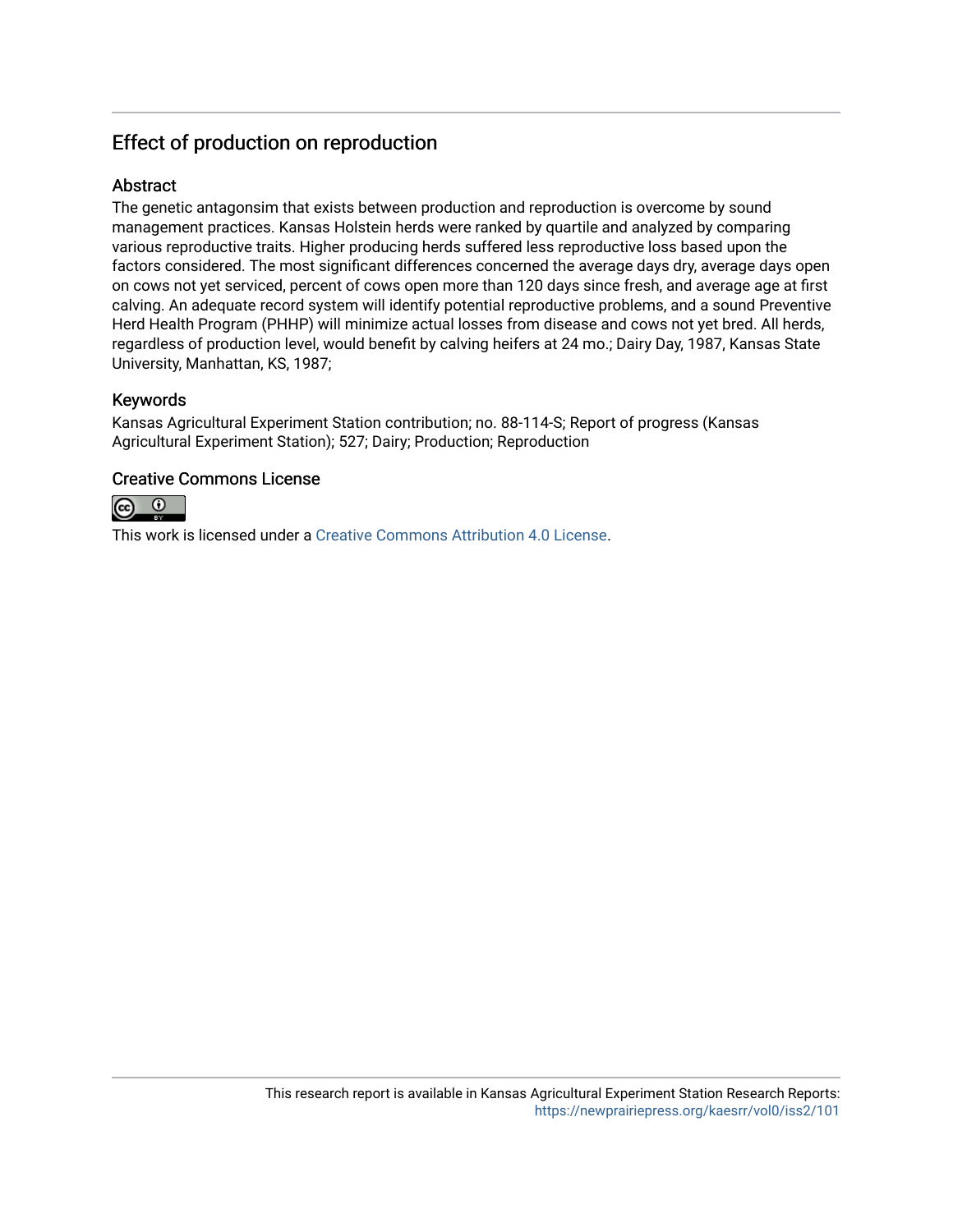

**•** 

**•** 

**S** 

**U** 

------------------------------ **'r**

### EFFECT OF PRODUCTION ON REPRODUCTION

E.P. Call

#### Summary

The genetic antagonsim that exists between production and reproduction is overcome by sound management practices. Kansas Holstein herds were ranked by quartile and analyzed by comparing various reproductive traits. Higher producing herds suffered less reproductive loss based upon the factors considered. The most significant differences concerned the average days dry, average days open on cows not yet serviced, percent of cows open more than 120 days since fresh, and average age at first calving. An adequate record system will identify potential reproductive problems, and a sound Preventive Herd Health Program (PHHP) will minimize actual losses from disease and cows not yet bred. All herds, regardless of production level, would benefit by calving heifers at 24 mo.

#### Introduction

While dairy producers have long suspected that higher producing cows have more reproductive problems, it was not until 1982 that Iowa State researchers showed a genetic antagonism between production and reproductive characteristics. However, research at the same institution demonstrated that the negative effect could be overcome by sound management. Factors that contribute to reproductive losses include: (1) days to first breeding, (2) days dry, (3) age at first calving, (4) services per conception, (5) calving interval, (6) percent of cows not serviced by 120 days, (7) average days open for cows not serviced, and (8) disease and nutritional entities. A sound Preventive Herd Health Program (PHHP) and adequate records have been shown to be essential in minimizing reproductive losses.

#### Procedures

Holstein herds participating in the Kansas Dairy Herd Improvement Program (DHIA) were ranked by quartile and summarized for various reproductive parameters. These herds had rolling herd averages (RHA) as of February, 1987 and reported reproductive information. Reproductive losses were calculated based upon the following measurements as described in OyS 87-6, Focus on Dairy: Repro-losses. Extension Dairy Science, Kansas State University, 1987: (1) calving interval, (2), days dry, (3) services per conception, and (4) age at first calving.

While percent of cows not serviced by 120 days and average days open for cows not yet serviced also contribute to reproductive losses in elongated calving intervals, no measure could be applied to estimate the economic loss from these factors.

19